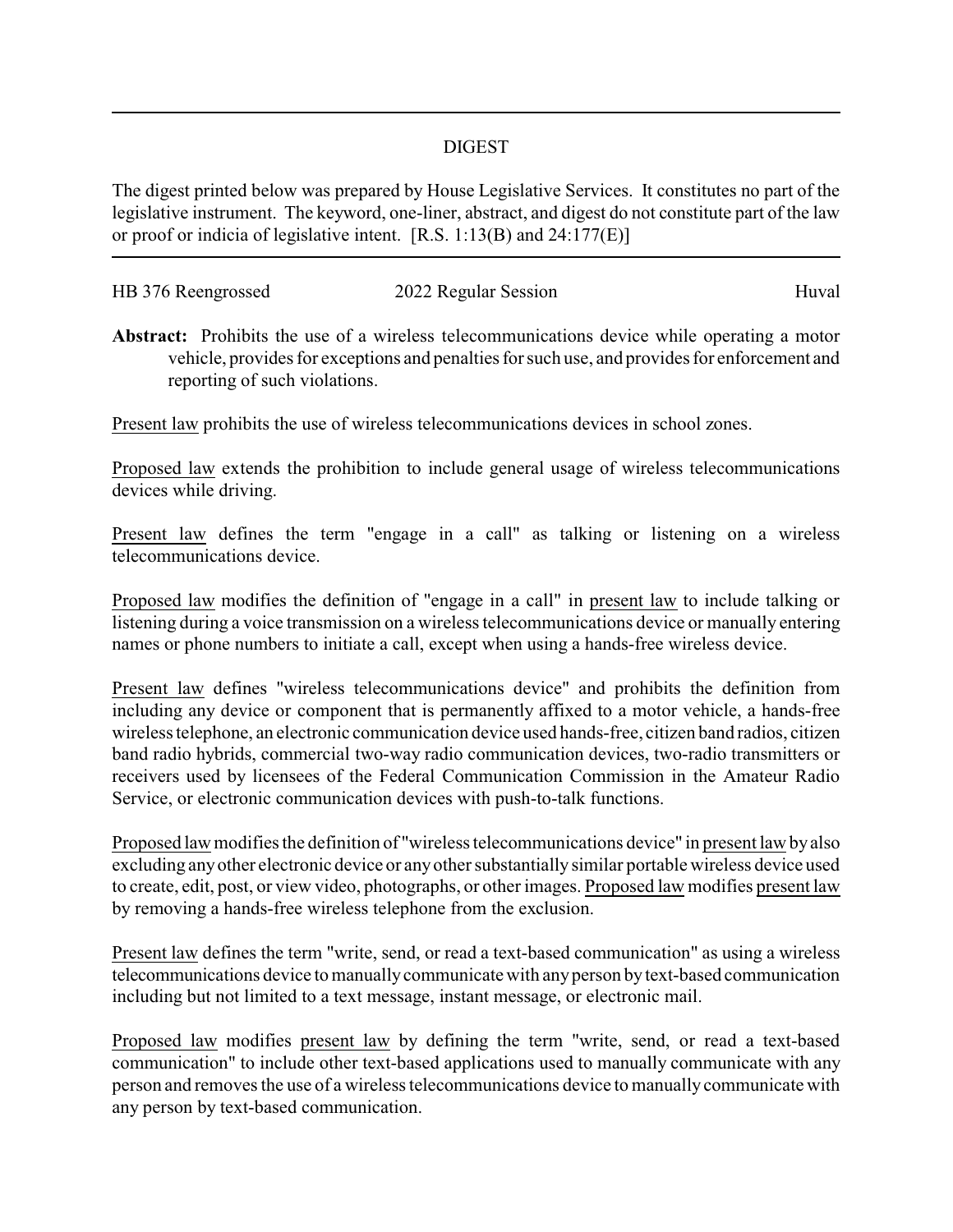Present law specifies that operating a wireless telecommunications device includes engaging in a call; writing, sending, or reading a text-based communication; and accessing, reading, or posting to a social networking site.

Proposed law adds to present law accessing, viewing, posting, editing, or creating a video, photograph, or otherimage; accessing, reading, viewing, composing, browsing, transmitting, saving, or retrieving electronic data from any application or other media; using any application or feature of such a device bymaking manual entries of letters, numbers, symbols, or any combination thereof; and holding or physically supporting a wireless telecommunications device in either or both hands or with any part of the body, except for an earpiece, headphone device, or a wrist device to talk or listen during a voice transmission.

Proposed law provides exceptions for operating a wireless telecommunications device while operating a motor vehicle upon anypublic road or highwayfor law enforcement officers, firefighters, and emergency services or EMS practitioners in the performance of their official duties during an emergency situation.

Present law provides exceptions for operating a wireless telecommunications device while operating a motor vehicle upon any public road or highway for a person who uses a wireless telecommunications device: to report a traffic collision, medical emergency, or serious road hazard; to report a situation in which the person believes his personal safety is in jeopardy; to report or avert the perpetration or potential perpetration of a criminal act against the driver or another person; or while the motor vehicle is parked.

Proposed law modifies the exception in present law by specifying that it applies to a person using a wireless telecommunications device: to report other emergencies; to report a situation in which the person believes that an individual is in jeopardy of serious injury or death; to relay information between a transit or for-hire operator, including a transportation network company driver, and that operator's dispatcher, in which the device is affixed to the vehicle; to view data or images to navigate using a hands-free global positioning system; to operate a device for a purpose other than texting or accessing social media while the motor vehicle is lawfullystationaryand not in violation of any other law; and to dial 9-1-1 to report a crime in progress. Proposed law removes the exceptions for a person using a wireless telecommunications device to: report a situation in which the person believes their personal safety is in jeopardy or to report or avert the perpetration or potential perpetration of a criminal act against the driver or another person.

Present law requires the first violation be punishable by a fine of not more than \$500.

Proposed law modifies present law by reducing the fine for a first violation from \$500 to a fine ranging from \$50 to \$100.

Present law requires each subsequent violation be punishable by a fine of not more than \$1000 and a 60-day driver's license suspension.

Proposed law modifies present law to provide that a second violation is punishable by a fine of \$100.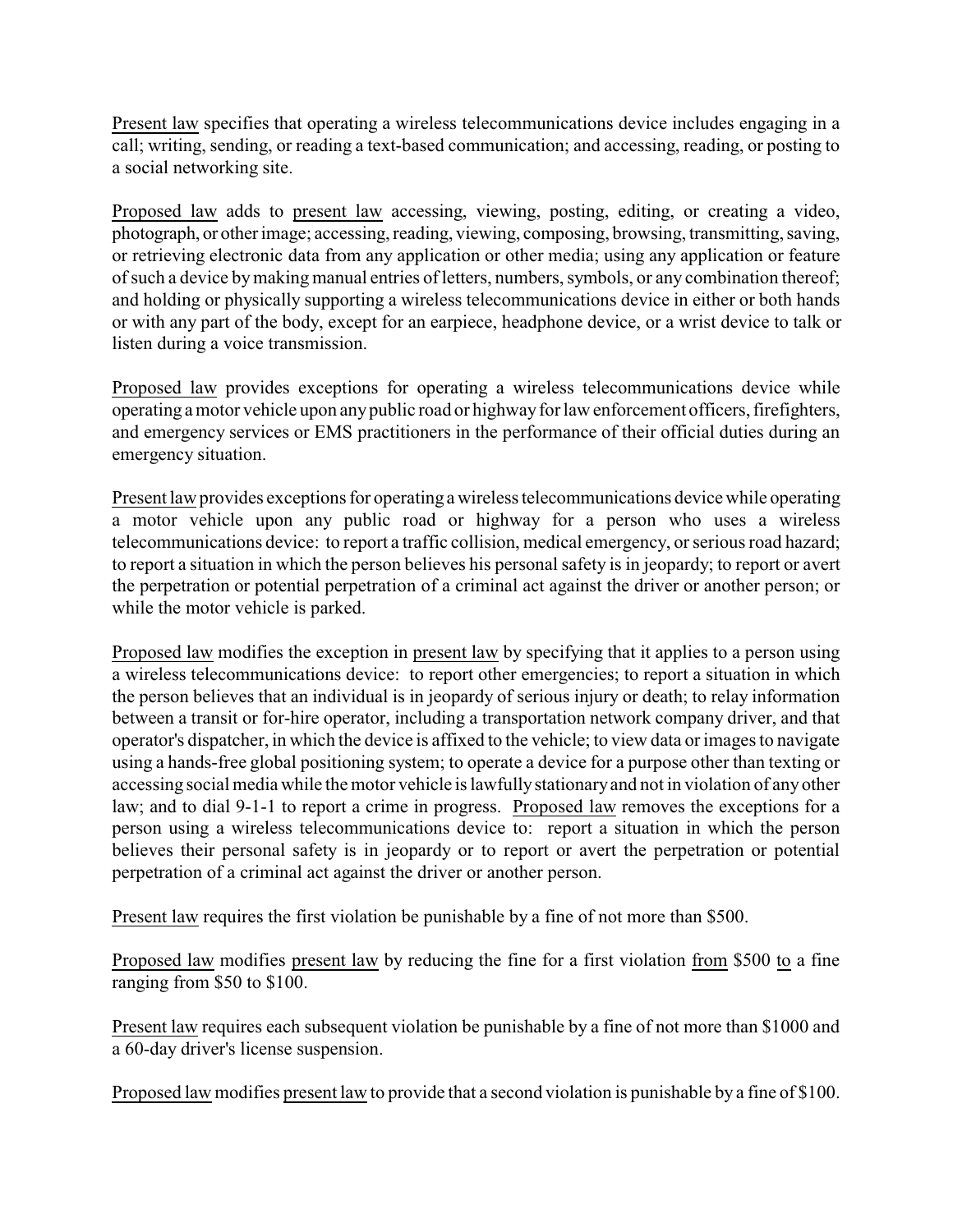Proposed law requires the third violation be punishable by a fine of not more than \$100.

Present law requires a person involved in a collision at the time of the violation to be fined double the amount of the standard fine imposed. Present law requires the law enforcement officer investigating the collision to indicate on a written report that the person was using a wireless telecommunications device at the time of the collision.

Proposed law modifies the double fine imposed in present law to be designated for the operator of a motor vehicle involved in a crash at the time of the violation.

Proposed law requires law enforcement officers to issue a written warning for any violation occurring before Jan. 1, 2023.

Proposed law authorizes a law enforcement officer to issue a citation but prohibits the law enforcement officer from making an arrest for a violation of proposed law.

Present law requires use of a wireless telecommunications device for any purpose provided in proposed law be an affirmative defense and authorizes the operator of a motor vehicle to produce documentaryor other evidence in support of this defense. Proposed law modifies present law to only allow enumerated exceptions (first responders, concerned citizens, navigation, and stationary).

Proposed law requires law enforcement officers issuing citations under present and proposed law to record the race and ethnicity of the violator to be reported by the law enforcement agency to the Dept. of Public Safety and Corrections (DPSC). Proposed law requires the DPSC, beginning Aug. 1, 2023, to annually report the collected data to the governor, president of the Senate, and speaker of the House of Representatives. Proposed law requires the data collected be reported, at a minimum, by statewide totals for local, state, and university law enforcement agencies, and requires the statewide total for local law enforcement agencies to combine the data collected by sheriffs and municipal police officers.

Proposed law requires a law enforcement officer who stops a motor vehicle for a violation to inform the operator of the vehicle of his right to decline a search of his wireless communications device. Proposed law prohibits the law enforcement officer during a stop from accessing the device without a warrant; confiscating the device while waiting on the warrant to access; obtaining consent from the operator of the vehicle through coercion or other improper methods; or making a custodial arrest except in situations where a warrant was issued for failure to appear for a felony or state misdemeanor charge in court when summoned. Requires consent to search a motor vehicle operator's wireless communications device be free and voluntary.

Proposed law prohibits a law enforcement officer from searching or inspecting a motor vehicle, its contents, the driver, or a passenger solely because of a violation of proposed law.

Proposed law prohibits a peace officer from stopping a driver or issuing a citation for a violation of present law unless the officer visually observes the driver using, holding, or physically supporting with any part of the driver's body the mobile electronic device.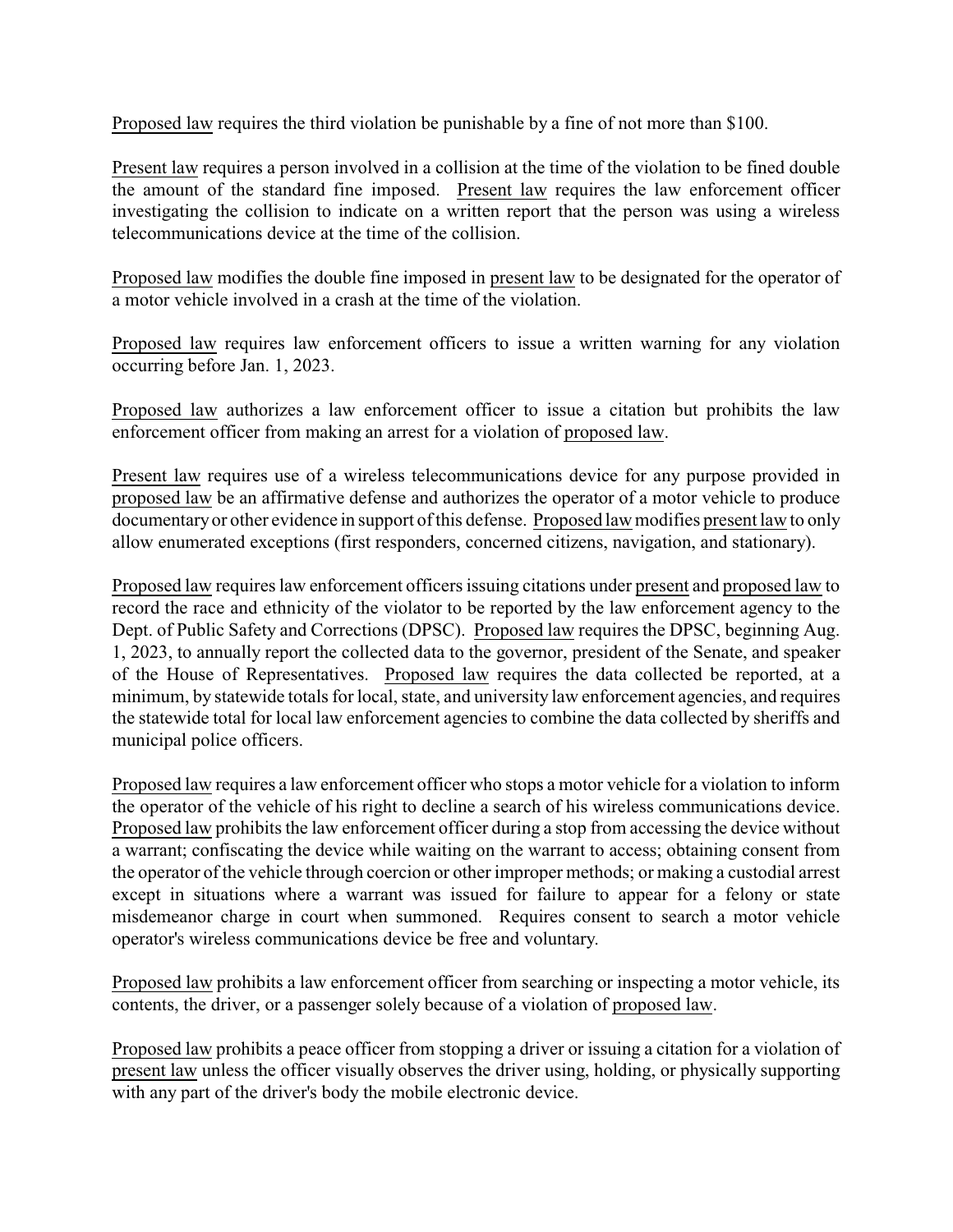Present law specifies that the provisions of present law only apply within a school zone upon a public road or highway during posted hours when signs are located in a visible manner in each direction that indicate the use of a hand-held wireless communications device is prohibited while operating a motor vehicle.

Proposed law suspends the provisions of present law until Jan. 1, 2027 and restores the provisions of present law that provides for prohibited use of certain wireless telecommunication devices for text messaging and social networking, prohibited use of telecommunications devicesin school zones, and provides for exceptions.

(Amends R.S. 32:300.5; Repeals R.S. 32:300.6, 300.7, and 300.8)

## Summary of Amendments Adopted by House

The Committee Amendments Proposed by House Committee on Transportation, Highways and Public Works to the original bill:

- 1. Make technical changes.
- 2. Remove provisions that deleted repealed citations and expanded present law to require \$50 from each fine collected on subsequent violations of proposed law be distributed to the indigent defender fund of the judicial district in which the citation was issued.
- 3. Add an exception for operating a wireless telecommunications device while operating a motor vehicle upon any public road or highway for an emergency service or EMS practitioner.
- 4. Add an exception to the prohibition against the use of certain wireless telecommunications devices while operating a vehicle for a person who dials 911 to report a crime in progress.
- 5. Remove the discretion of a judge to authorize 15 hours of community service for a first violation. Add the authorization for the penalty to include 30 hours of community service.
- 6. Remove the discretion of a judge to authorize 30 hours of community service for a second violation. Add the authorization for the penalty to include 30 hours of community service.
- 7. Remove the suspension of the person's driver's license for a period of 30 days and the discretion of a judge to authorize 60 hours of community service for a third and subsequent violation.
- 8. Add the authorization for the penalty to include 90 hours of community service for a third and subsequent violation.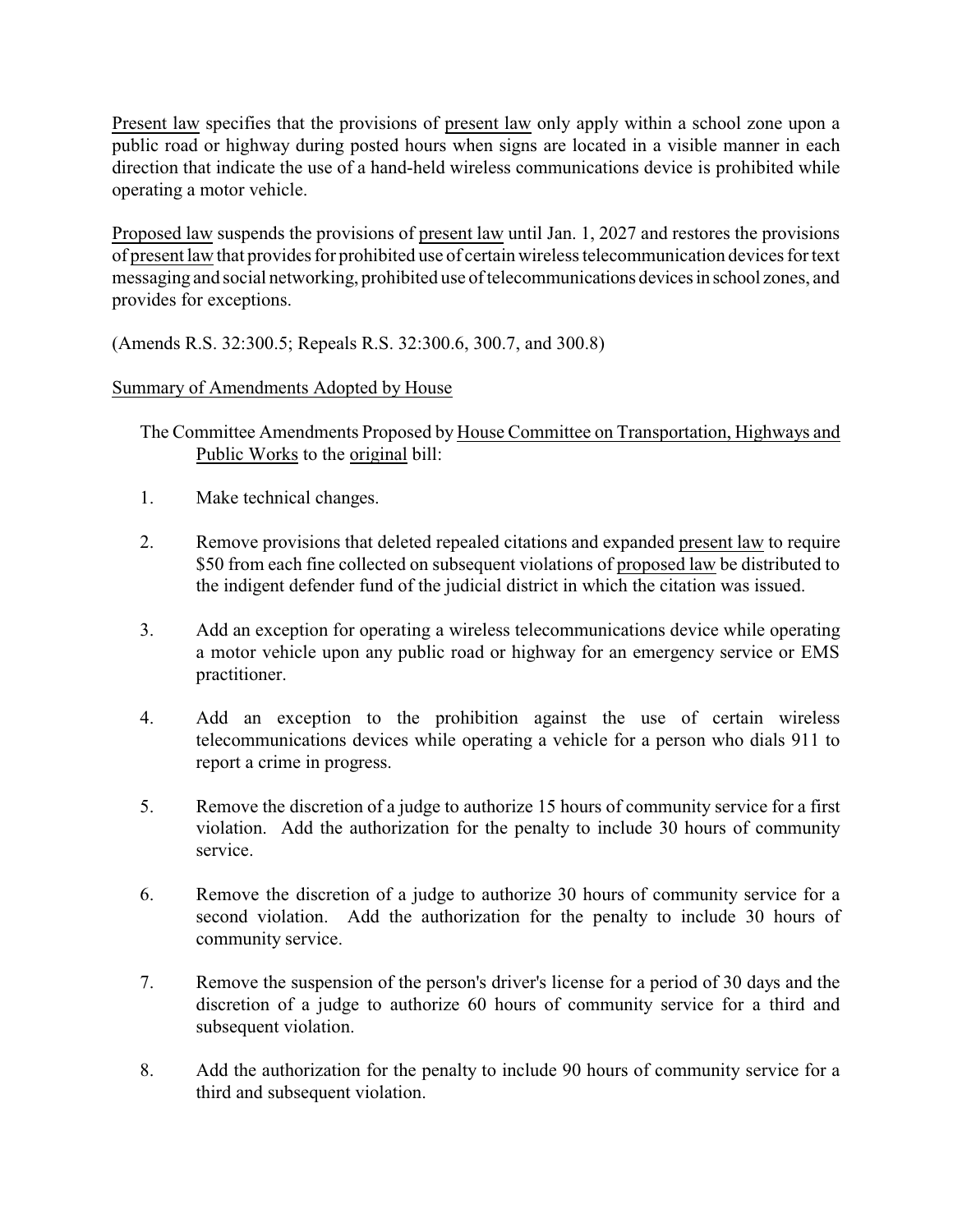- 9. Change the required consent to search a motor vehicle operator's wireless communications device from voluntary and unequivocal to free and voluntary.
- 10. Remove the requirement of probable cause for a violation to be based solely on the law enforcement officer's clear and unobstructed view of a person's use of a wireless telecommunications device.
- 11. Add a termination date of Jan. 1, 2027 for the provisions of proposed law to be in effect.

## The House Floor Amendments to the engrossed bill:

- 1. Make technical changes.
- 2. Modify the exception applicable to a law enforcement officer, a firefighter, and an emergency service or EMS practitioner to specify that the exception applies if these professionals are in the performance of their official duties during an emergency situation.
- 3. Remove a provision that requires up to 30 hours of community service, at least half of which must consist of participation in a litter abatement or collection program, for a first violation.
- 4. Change the required fine for a second violation from \$300 but not less than \$100 to \$100.
- 5. Remove a provision that requires up to 30 hours of community service, at least half of which must consist of participation in a litter abatement or collection program, for a second violation.
- 6. Change the required fine for a third violation from not more than \$300 but not less than \$100 to \$100.
- 7. Remove a provision that requires up to 90 hours of community service, at least half of which must consist of participation in a litter abatement or collection program, for a third violation.
- 8. Prohibit a peace officer from stopping a driver or issuing a citation for a violation of present law unless the officer visually observes the driver using, holding, or physically supporting with any part of the driver's body the mobile electronic device.
- 9. Authorize a law enforcement officer to issue a citation but prohibit the law enforcement officer from making an arrest for a violation of proposed law.
- 10. Suspend the provisions of present law until Jan. 1, 2027 and restore the provisions of present law that provides for prohibited use of certain wireless telecommunication devices for text messaging and social networking, prohibited use of telecommunications